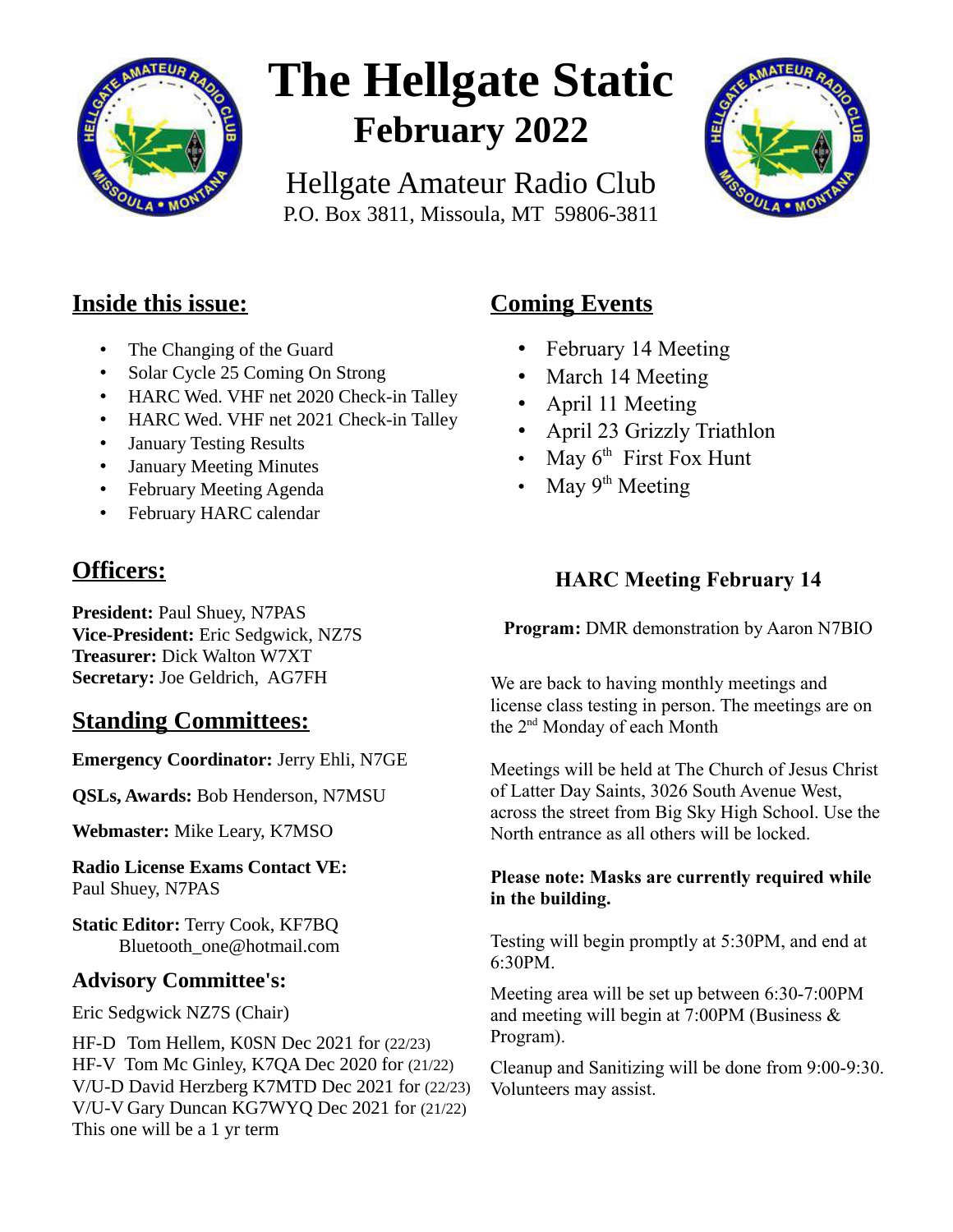### **The Changing of the Guard**

Thank You, Mike Leary for all your hard work and leadership as President of the Hellgate Amateur Radio Club for the last six years. During that time under your leadership, and the help of HARC has accomplished a great deal, and has become financially stable. Congratulations and welcome to HARCs new President, Paul Shuey N7PAS.

## **Solar Cycle 25 Stronger Than Expected So Far**

Thank you, Vic K7VK, for submitting this.



Space Weather News for Jan. 11, 2022 https://spaceweather.com https://www.spaceweatheralerts.com

**SOLAR CYCLE UPDATE:** Solar Cycle 25 is shaping up to be stronger than expected. New sunspot counts confirm that the young solar cycle is outperforming official forecasts, with the rate of geomagnetic "storm days" nearly tripling in the past 12 months. See the data and learn more @ Spaceweather.com.

**Solar Flare Alerts:** Sign up for Space Weather Alerts and get instant text notifications when solar flares are underway.



#### **Above:** Predicted vs. actual sunspot counts show that Solar Cycle 25 is strengthening faster than expected.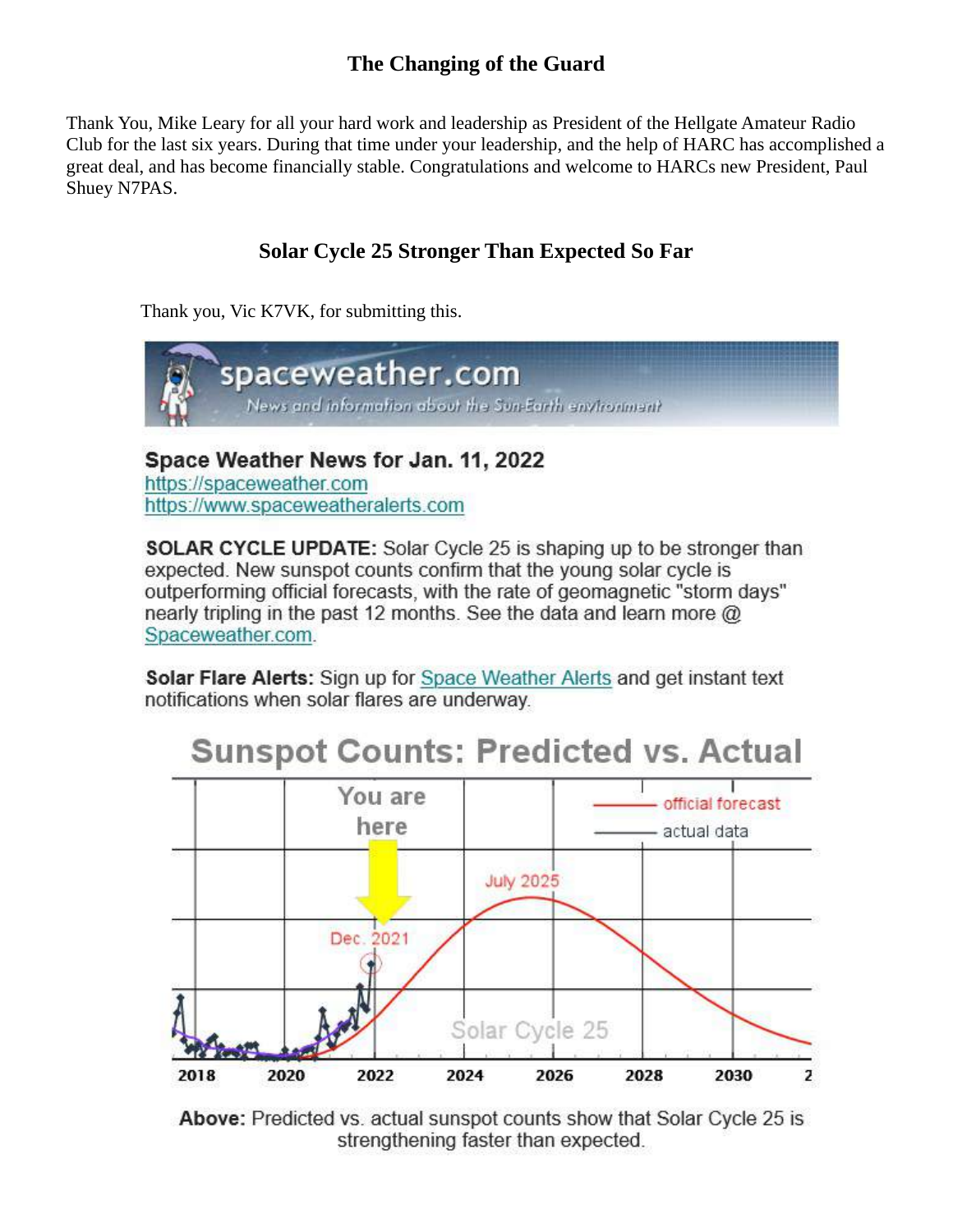|                         | <b>Month/Year:</b> |                    | XXX/2020       |                          |                |                          |                |                          |                |                |                |                         | <b>Location: Missoula, MT</b> |                      |                |                           |                   |
|-------------------------|--------------------|--------------------|----------------|--------------------------|----------------|--------------------------|----------------|--------------------------|----------------|----------------|----------------|-------------------------|-------------------------------|----------------------|----------------|---------------------------|-------------------|
| <b>Net</b>              |                    | Date:              | J              | F                        | М              | A                        | M              | J                        | J              | A              | S              | $\mathbf O$             | N                             | D                    | <b>YR</b>      |                           |                   |
| called                  | Operator Name:     |                    |                |                          |                |                          |                |                          |                |                |                |                         |                               | Updated: 11 JAN 2022 |                |                           |                   |
| by                      |                    | <b>Start Time</b>  |                |                          |                |                          |                |                          |                |                |                |                         |                               |                      |                |                           |                   |
| <b>Suffix</b>           |                    | <b>CALL</b> Suffix |                |                          |                |                          |                |                          |                |                |                |                         |                               |                      |                | <b>NAME</b>               | <b>CITY</b>       |
| A                       |                    | W7ALT              | $\mathbf{1}$   |                          | $\mathbf 1$    |                          |                |                          |                |                |                |                         |                               |                      | $\overline{2}$ | <b>Jim Hamilton</b>       | Whitefish         |
|                         |                    | <b>KB7AVD</b>      |                | $\overline{2}$           | $\overline{2}$ | $\overline{2}$           | $\mathbf{3}$   |                          |                |                |                |                         |                               |                      | 9              | Calvin                    | Drummond          |
| B                       | <b>KF7BQ</b>       |                    | 3              | $\overline{2}$           | 4              | $\overline{\mathbf{4}}$  | 3              | 3                        | 4              | $\overline{2}$ | $\overline{2}$ | $\overline{2}$          | $\overline{4}$                | 3                    | 36             | <b>Terry Cook</b>         | Missoula          |
| $\overline{\mathsf{c}}$ |                    | <b>KF7CBY</b>      | 3              | 3                        |                | 3                        | $\overline{2}$ | $\overline{2}$           | $\overline{2}$ | 1              | 4              | $\overline{2}$          | 3                             | 3                    | 29             | <b>Andy Commons</b>       | Missoula          |
|                         |                    | <b>KF7CLH</b>      |                |                          |                |                          |                |                          |                |                |                |                         | $\mathbf{1}$                  |                      | 1              | <b>Scott Hanson</b>       | Marion            |
|                         |                    | N7CMJ              |                |                          |                |                          |                |                          |                |                |                |                         |                               | 1                    | 1              | es Richard                | Kalispell         |
|                         |                    | <b>KE4CRG</b>      |                |                          |                |                          |                |                          |                | 1              |                |                         |                               |                      | 1              | <b>Steve Saunders</b>     | Missoula          |
| D                       |                    | K7DDE              | 3              | 3                        | $\overline{2}$ | $\overline{2}$           | $\overline{2}$ | $\overline{\mathcal{A}}$ | 4              | $\overline{2}$ | 4              | 3                       | $\overline{4}$                | 4                    | 37             | Dallas Erickson           | Stevensville      |
|                         |                    | N7DLP              | 4              | 3                        | 4              | 5                        | $\mathfrak{S}$ | $\overline{2}$           | $\overline{2}$ |                | $\overline{2}$ | 4                       | 4                             | 5                    | 38             | Dean Pond                 | <b>Missoula</b>   |
| Е                       |                    | <b>K7EKG</b>       |                |                          |                |                          |                | 1                        | $\overline{3}$ | 1              |                | 1                       | $\mathbf 1$                   | 3                    | 10             | <b>Bob Hull</b>           | Missoula          |
| F                       | AG7FH              |                    | $\overline{2}$ | 1                        | 1              | 3                        |                | 3                        | 3              | 4              | $\overline{2}$ | 3                       | 3                             | 3                    | 28             | <b>Joe Geldrich</b>       | Missoula          |
|                         |                    | <b>KJ7FON</b>      |                |                          |                |                          | 1              |                          |                | 1              |                |                         | $\mathbf{1}$                  |                      | 3              | <b>Wyatt Sedgweck</b>     | <b>Missoula</b>   |
| G                       |                    | KF7GZR             | 4              | 3                        | 4              | 5                        | $\mathbf{3}$   | $\overline{2}$           | $\overline{2}$ |                | $\overline{2}$ | $\overline{4}$          | $\overline{4}$                | 5                    | 38             | Sandra Pond               | Missoula          |
| H                       |                    | KJ7HUZ             |                |                          |                | $\overline{2}$           | 3              | 3                        | $\overline{3}$ | 1              |                |                         |                               |                      | 12             | Matt Witzel               | <b>Missoula</b>   |
|                         |                    | KI7HVG             |                |                          |                |                          |                | 1                        |                |                |                |                         |                               |                      | 1              | <b>Robert Grayson</b>     | Stevensville      |
| L                       |                    | K7 IMZ             |                |                          |                |                          |                |                          | 1              | $\overline{2}$ | 3              | $\overline{2}$          | $\overline{4}$                | 3                    | 15             | <b>Jerry Nelson</b>       | Missoula          |
| J                       |                    | N7JGS              | 4              | 3                        | 4              | 5                        | $\overline{4}$ | 4                        | 5              | 4              | 4              | 4                       | 4                             | 5                    | 50             | Jerri Shuey               | Missoula          |
| Κ                       |                    | N7KIX              |                |                          |                |                          |                |                          |                |                |                |                         | 3                             | $\overline{3}$       | 6              | Torbey                    | Up Hwy 12         |
|                         |                    | N7KOA              |                |                          | $\overline{2}$ |                          |                | 1                        | 1              |                |                |                         |                               | 1                    | 5              | <b>Steve Marshall</b>     | <b>Missoula</b>   |
|                         |                    | <b>KE7KUA</b>      |                |                          |                |                          |                |                          |                |                |                |                         | $\mathbf{1}$                  |                      | 1              | Kelly Ferguson            | Columbia Falls    |
| L                       |                    | <b>KF7LCC</b>      |                |                          | $\mathbf{1}$   |                          |                |                          |                |                |                |                         |                               |                      | 1              | Mike Fell                 | Superior          |
|                         |                    | KI7LMV             |                | 1                        | 1              |                          | 1              | 1                        | 1              |                | $\overline{2}$ | 1                       | $\overline{2}$                | $\overline{2}$       | 12             | <b>Bryce Rowe</b>         | Missoula          |
| M                       |                    | <b>K7MSO</b>       | $\mathbf{1}$   | $\mathbf{1}$             |                | $\overline{2}$           | $\overline{4}$ | $\overline{4}$           | $\overline{2}$ | 3              | $\overline{3}$ | $\overline{\mathbf{4}}$ | $\overline{4}$                | 5                    | 33             | <b>Mike Leary</b>         | Missoula          |
|                         |                    | K7MTD              |                |                          |                |                          |                | 1                        | 1              |                |                |                         |                               |                      | $\overline{2}$ | David Herzberg            | <b>Missoula</b>   |
| N                       |                    | <b>KE7NJK</b>      | 1              | $\overline{4}$           | 3              | 4                        | $\overline{4}$ | 3                        | 5              | 3              | 3              | 3                       |                               | 5                    | 38             | Lawrence Brooker          | Missoula (Victor) |
| $\overline{\mathsf{P}}$ |                    | <b>N7PAS</b>       | 4              | $\overline{\mathcal{A}}$ | 4              | 5                        | 4              | 4                        | 5              | 4              | 4              | 4                       | $\overline{\mathcal{A}}$      | 5                    | 51             | Paul Shuey                | Missoula          |
|                         |                    | N7 PMS             |                |                          | 1              |                          |                |                          |                | 3              | 3              | 4                       | 4                             | $5\phantom{.0}$      | 20             | <b>Mike Standon</b>       | Columbia Falls    |
|                         | <b>KDOPUI</b>      |                    |                |                          |                | $\mathbf{1}$             |                |                          |                |                |                |                         |                               |                      |                | James (Jim) B French      | <b>Whitefish</b>  |
| Q                       |                    | $K7$ QA            |                |                          |                |                          | 1              |                          |                |                |                |                         |                               |                      | 1              | Tom Mc Ginley             | <b>Missoula</b>   |
|                         | KT7QA              |                    |                | $\overline{2}$           | $\overline{2}$ |                          |                |                          |                |                |                |                         |                               |                      | $\overline{4}$ | <b>Glen Meacham</b>       | <b>Missoula</b>   |
|                         |                    | KJ7QLA             |                |                          |                |                          |                |                          |                |                |                |                         | $\mathbf{1}$                  | $\overline{2}$       | 3              | <b>Brad Jones</b>         | Lolo              |
|                         |                    | K7QNZ              | $\overline{4}$ | $\overline{4}$           | 4              | 4                        | $\overline{2}$ | 4                        | 5              | $\overline{2}$ | 4              | 4                       | $\overline{4}$                | 5                    | 46             | <b>Rich Kingdon</b>       | <b>Missoula</b>   |
| $\overline{\mathbf{s}}$ | NZ7S               |                    | 1              | $\mathbf{1}$             | 3              | 5                        | $\overline{4}$ | 3                        | $\overline{2}$ | $\overline{4}$ | 3              | 3                       | $\overline{4}$                | 5                    | 38             | <b>Eric Sedgwick</b>      | Missoula          |
|                         |                    | K7SWS              | $\overline{2}$ | $\overline{2}$           | $\overline{2}$ |                          |                |                          |                |                |                |                         |                               | 1                    | $\overline{7}$ | <b>Steve</b>              | Hamilton          |
| T                       |                    | <b>KI7THQ</b>      |                |                          | 1              | $\mathbf 1$              |                |                          |                | 1              |                | 1                       |                               |                      | $\overline{4}$ | <b>Ernie Wicks</b>        | Hamilton          |
|                         |                    | <b>KD7TUE</b>      | $\mathbf{1}$   |                          |                | $\overline{\mathcal{A}}$ | $\overline{2}$ | $\mathfrak{S}$           | 1              | 1              | 1              | 1                       | $\overline{2}$                | $\overline{2}$       | 18             | JC Jackson                | Victor            |
|                         |                    | <b>KD7TUF</b>      |                |                          |                | $\overline{\mathcal{A}}$ | $\overline{2}$ | $\mathbf{3}$             | 1              | 1              | 1              |                         | $\overline{2}$                | $\overline{2}$       | 16             | Eilleen Jackson           | Victor            |
| $\mathbf v$             |                    | K7VK               |                |                          | 1              | 1                        | $\overline{2}$ |                          | $\overline{2}$ |                |                |                         | $\overline{2}$                |                      | 8              | Vick Applegate            | Missoula          |
| W                       |                    | N7WKR              |                |                          |                |                          |                |                          |                |                |                |                         |                               | 1                    |                | Mike Boxell               | <b>Missoula</b>   |
|                         |                    | <b>KC5WRA</b>      | 3              | $\overline{2}$           | $\mathfrak{S}$ | $\overline{\mathcal{A}}$ |                | 1                        | 1              | 1              | 1              |                         |                               | $\mathbf 1$          | 17             | Donna Pecastaing          | Bonner            |
|                         |                    | <b>K7WJP</b>       | $\overline{2}$ | $\overline{4}$           | 4              | $\overline{\mathcal{A}}$ | $\overline{4}$ |                          | 1              | 3              | 1              | $\overline{2}$          |                               | $\mathbf 1$          | 26             | <b>Walt Pippo</b>         | Drummond          |
| X                       |                    | N7XLB              | 3              | $\overline{2}$           | 3              | $\overline{\mathcal{A}}$ | $\mathfrak{S}$ | $\mathbf{1}$             |                |                |                |                         |                               |                      | 16             | Dale Carson               | Missoula          |
|                         |                    | W7XT               |                |                          |                |                          |                |                          |                |                |                |                         |                               | $\mathbf{1}$         | 1              | <b>Dick Walton</b>        | Missoula          |
| $\overline{\mathsf{Y}}$ |                    | <b>W4YMA</b>       | $\overline{4}$ | 3                        | 4              | 5                        | 3              | $\overline{2}$           | 1              |                | Silent Key     |                         |                               |                      | 23             | <b>Bill Farrell</b>       | <b>Missoula</b>   |
| $\overline{z}$          |                    | KG7ZGE             |                |                          | $\overline{2}$ | $\overline{\mathbf{4}}$  | 1              | $\overline{2}$           | 4              | $\overline{4}$ | $\overline{4}$ | 4                       | 3                             | $\mathbf{3}$         | 31             | Louie (Richard Lewis)     | Columbia Falls    |
| <b>Visitors</b>         |                    |                    | $\mathbf 1$    |                          | 1              | 1                        | $\overline{2}$ |                          | $\overline{2}$ | $\overline{2}$ |                | 4                       | 1                             | $\overline{2}$       | 16             |                           |                   |
|                         |                    |                    |                |                          |                |                          |                |                          |                |                |                |                         |                               |                      |                | <b>Monthly Total Left</b> |                   |
|                         |                    | <b>SUM</b>         | 51             |                          | 50 65          | 84                       | 63             | 58                       | 64             | 52             | 53             | 60                      | <b>70</b>                     | 87                   |                | <b>Yearly Total Right</b> | 757               |
|                         |                    |                    |                |                          |                |                          |                |                          |                |                |                |                         |                               |                      |                | <b>Yearly Total</b>       | 757               |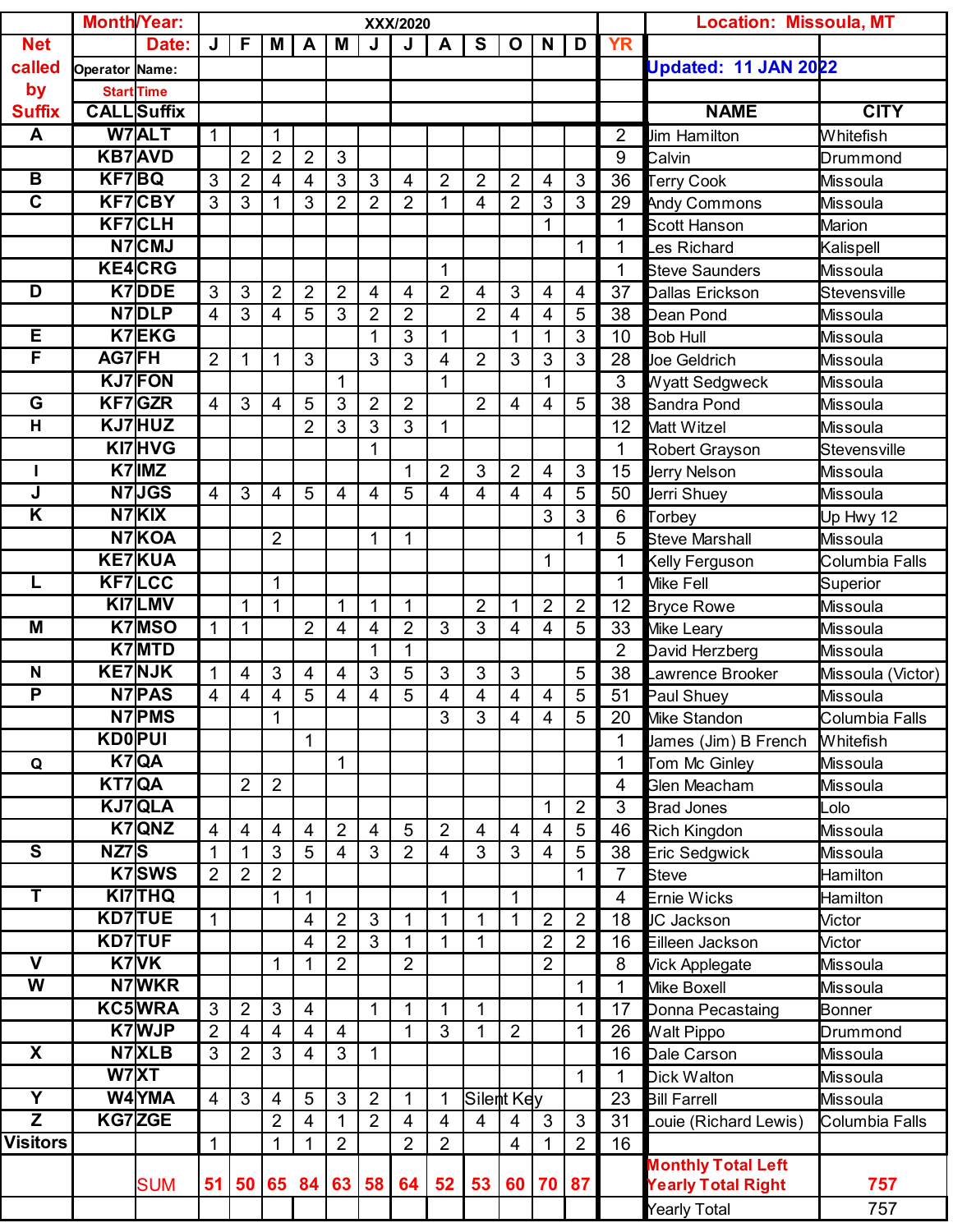|                         |                | <b>Month/Year:</b> |                |                |                |                |                |                |                |                |                |                |                |                |                 |                           |                                                    |
|-------------------------|----------------|--------------------|----------------|----------------|----------------|----------------|----------------|----------------|----------------|----------------|----------------|----------------|----------------|----------------|-----------------|---------------------------|----------------------------------------------------|
|                         |                |                    |                |                |                |                |                |                | XXX/2021       |                |                |                |                |                |                 |                           | <b>Location: Missoula, MT</b>                      |
| <b>Net</b>              |                | Date:              | J              | F              | Μ              | A              | M              | J              | J              | A              | S              | $\mathbf O$    | $\mathbf N$    | D              | <b>YR</b>       |                           |                                                    |
| called                  | Operator Name: |                    |                |                |                |                |                |                |                |                |                |                |                |                |                 | Updated: 11 JAN 2022      |                                                    |
| by                      |                | <b>Start Time</b>  |                |                |                |                |                |                |                |                |                |                |                |                |                 |                           |                                                    |
| <b>Suffix</b>           |                | <b>CALL</b> Suffix |                |                |                |                |                |                |                |                |                |                |                |                |                 | <b>NAME</b>               | <b>CITY</b>                                        |
| $\overline{\mathbf{A}}$ |                | <b>KK7AJO</b>      |                |                |                |                |                |                |                |                | 5              | $\overline{3}$ | 4              | 2              |                 | 14 Ben Cerise             | <b>Big Fork</b>                                    |
| $\overline{B}$          |                | N7BIO              |                |                |                |                | 4              | 5              | 4              | 4              | 4              | 3              | $\overline{2}$ | 3              |                 | 30 Aaron Nelson           | <b>Missoula</b>                                    |
|                         | <b>KF7BQ</b>   |                    | $\overline{2}$ | $\overline{4}$ | 5              | $\overline{2}$ | 3              | $\overline{2}$ | 3              | $\overline{3}$ |                |                |                |                |                 | 24 Terry Cook             | Missoula                                           |
| $\overline{\mathbf{c}}$ |                | <b>KF7CBY</b>      | $\overline{2}$ | $\mathbf 1$    | 3              | 3              | $\overline{2}$ | $\overline{2}$ | 3              |                | $\overline{2}$ |                |                |                |                 | 18 Andy Commons           | <b>Missoula</b>                                    |
|                         |                | <b>KE4CRG</b>      |                |                |                |                | 1              |                |                |                |                |                |                |                |                 | <b>Steve Saunders</b>     | Missoula                                           |
| D                       |                | K7DDE              | 4              | 4              | 4              | 3              | 4              | 4              | 3              | 1              | 4              | 4              | 4              | 4              |                 | 43 Dallas Erickson        | Stevensville                                       |
|                         |                | N7DLP              | 4              | 4              | 5              | 3              | 4              | 3              | $\overline{2}$ | $\mathbf{1}$   | 5              | 4              | $\overline{4}$ | 4              |                 | 43 Dean Pond              | <b>Missoula</b>                                    |
|                         |                | N7DXT              |                |                |                |                |                |                |                | $\mathbf{1}$   |                |                |                |                |                 | Gary Watson               | <b>Missoula</b>                                    |
| E                       |                | K7EKG              | $\overline{2}$ | 4              | 5              | 3              | 1              | 3              | 3              |                |                | $\overline{2}$ | 1              |                |                 | 25 Bob Hull               | <b>Missoula</b>                                    |
|                         |                | K6EN               |                |                |                |                | 1              |                |                |                |                |                |                |                |                 | Paul Nesselroad           | <b>Missoula</b>                                    |
| F                       | AG7FH          |                    | 3              | $\overline{2}$ | 5              | $\overline{2}$ | 4              | 3              | 3              | 3              | 5              | 3              | 4              | 3              |                 | 40 Joe Geldrich           | Missoula                                           |
|                         |                | <b>KJ7FON</b>      |                |                |                |                |                |                |                | $\mathbf{1}$   |                |                |                |                |                 | <b>Wyatt Sedgweck</b>     | <b>Missoula</b>                                    |
| $\overline{G}$          |                | <b>KF7GZR</b>      |                | 4              | 5              | 3              | 4              |                | $\overline{2}$ | $\overline{2}$ | 4              | 4              | 4              | 4              | 44              | Sandra Pond               | <b>Missoula</b>                                    |
| H                       |                | KJ7HUZ             | 4              |                |                |                |                | 4              |                |                |                |                |                |                |                 | 5 Matt Witzel             |                                                    |
|                         |                | KI7HVG             | 4              | $\mathbf 1$    |                |                |                |                |                |                |                |                |                |                |                 |                           | Missoula                                           |
|                         |                |                    |                |                |                |                | $\overline{2}$ |                |                | 1              |                |                |                | 1              | $\overline{4}$  | Robert Grayson            | Stevensville                                       |
|                         |                | $K7$  IMZ          | 1              | 3              | 4              | 3              | 3              |                |                | 3              | $\overline{2}$ | 3              | 1              | $\overline{2}$ |                 | 25 Jerry Nelson           | Missoula                                           |
| J                       |                | N7JGS              | 4              | 4              | 5              | 4              | 4              | 5              | 4              | 4              | 5              | 4              | 4              | 4              | 51              | Jerri Shuey               | <b>Missoula</b>                                    |
| Κ                       |                | KG7KGE             |                |                |                |                |                |                |                | $\mathbf{1}$   |                |                |                |                |                 |                           | 1 Benjamin Louie Barnett Columbia Falls (San Fran) |
|                         |                | $N7$ KIX           | $\overline{4}$ | $\mathbf{3}$   | $\overline{2}$ | 1              |                |                |                |                |                |                |                |                |                 | 10 Torbey Eubanks         | Up Hwy 12                                          |
|                         |                | <b>KE7KNE</b>      |                |                |                |                | 1              |                |                |                |                |                |                |                |                 | <b>Russ Parrett</b>       | Polson                                             |
|                         |                | N7KOA              |                |                |                |                |                |                |                | $\overline{2}$ |                | 1              |                |                | 3               | <b>Steve Marshall</b>     | <b>Missoula</b>                                    |
|                         |                | W7KRZ              |                |                |                |                |                |                | 1              |                |                |                |                |                | $\mathbf 1$     | John Crepeau              | Frenchtown                                         |
|                         |                | <b>KE7KUA</b>      |                |                | $\overline{2}$ |                | $\overline{1}$ |                |                |                |                |                |                |                |                 | <b>Kelly Ferguson</b>     | Columbia Falls                                     |
| L                       |                | KI7LMV             | $\mathbf{1}$   |                |                |                |                |                |                |                |                |                |                |                |                 | <b>Bryce Rowe</b>         | <b>Missoula</b>                                    |
|                         |                | N7LT               |                |                |                | 1              |                | 1              | $\mathbf{1}$   | $\mathbf{1}$   |                |                |                |                | 4               | <b>Lyndel Thiesen</b>     | Kalispell                                          |
| M                       |                | K7MSO              | 3              | 4              | $\overline{2}$ | 3              | $\overline{2}$ | 1              | $\overline{2}$ | 4              | 1              | $\mathbf 1$    | $\overline{2}$ | $\overline{2}$ |                 | 27 Mike Leary             | <b>Missoula</b>                                    |
| N                       |                | <b>N7NHS</b>       | 1              |                |                |                |                |                |                |                |                |                |                |                |                 | <b>Maurice Austin</b>     | <b>Missoula</b>                                    |
|                         |                | <b>KE7NJK</b>      | 3              | $\overline{4}$ | $\overline{5}$ | 3              | 3              | 5              | 4              | 3              | 4              | $\overline{4}$ | 2              | $\overline{2}$ |                 | 42 Lawrence Brooker       | Missoula (Victor)                                  |
| $\overline{P}$          |                | N7PAS              | 4              | $\overline{4}$ | $\overline{5}$ | 4              | 4              | 5              | 4              | $\overline{4}$ | 5              | $\overline{4}$ | 4              | $\overline{4}$ |                 | 51 Paul Shuey             | <b>Missoula</b>                                    |
|                         |                | N7PMS              | $\overline{4}$ | $\overline{4}$ | 5              | $\overline{3}$ |                |                | 3              |                | 3              |                | 4              | $\overline{2}$ |                 | 29 Mike Standon           | Columbia Falls                                     |
| Q                       |                | KC7QBH             |                |                |                |                |                |                |                |                | 1              | $\mathbf{2}$   | 1              |                | 4               | <b>Trent Smith</b>        | NOAA (Weather Bureau)                              |
|                         |                | K7QNZ              | 3              | 4              | $\mathbf{3}$   | 4              | 3              | 3              | $\overline{2}$ | 4              | 5              | $\overline{2}$ | 4              | 4              |                 | 41 Rich Kingdon           | Missoula                                           |
| S                       | NZ7S           |                    | 3              | $\overline{3}$ | $\overline{4}$ | 4              | 4              | 3              | 1              | 4              | 3              | 3              | $\overline{2}$ | $\mathbf{3}$   |                 | 37 Eric Sedgwick          | <b>Missoula</b>                                    |
|                         |                | K7SWS              | 3              |                |                |                |                |                |                |                |                |                |                |                |                 | 3 Steve                   | Hamilton                                           |
| T                       |                | KI7THQ             |                |                |                |                |                |                |                | 1              |                |                |                |                |                 | <b>Ernie Wicks</b>        | Hamilton                                           |
|                         |                | KD7TUE             | $\overline{2}$ | $\overline{2}$ | 3              | 3              | $\overline{2}$ |                | $\overline{2}$ | $\overline{2}$ | 4              | $\overline{2}$ | 1              | 1              | 25 <sub>l</sub> | JC Jackson                | Victor                                             |
|                         |                | <b>KD7TUF</b>      | $\overline{2}$ | $\overline{2}$ | $\mathbf{3}$   | $\overline{3}$ | $\overline{2}$ |                | $\overline{2}$ | $\overline{2}$ | 4              | 3              | $\mathfrak{S}$ | $\overline{2}$ |                 | 29 Eilleen Jackson        | Victor                                             |
| $\overline{\mathsf{v}}$ |                | K7VK               | $\overline{2}$ | 1              | $\mathbf 1$    |                |                | 1              |                |                |                |                |                |                | 5               | <b>Vick Applegate</b>     | Missoula                                           |
| $\overline{\mathsf{W}}$ |                | N7WKR              | $\overline{2}$ |                |                |                |                |                |                |                |                |                |                |                | $\overline{2}$  | Mike Boxell               | Missoula                                           |
|                         |                | KC5WRA             | $\mathbf{1}$   | $\mathbf{1}$   | $\mathbf{1}$   | 1              |                |                | Silent Key     |                |                |                |                |                |                 | Donna Pecastaing          | Bonner                                             |
|                         |                | <b>K7WJP</b>       |                | $\overline{2}$ | $\mathbf{1}$   | 1              | 1              | 1              |                |                |                | $\mathbf 1$    |                |                |                 | Walt Pippo                | Drummond                                           |
| X                       |                | W7XT               | $\mathbf{1}$   |                |                |                |                |                |                |                |                |                |                |                |                 | <b>Dick Walton</b>        | Missoula                                           |
| Υ                       |                | WA7YYB             | 1              |                |                |                |                |                |                |                |                |                |                |                |                 | Chuck Weihe               | Missoula                                           |
| Z                       |                | KG7ZGE             | $\overline{4}$ | $\mathbf{1}$   | $\mathbf{1}$   | 1              | 3              | 1              | 1              | 1              | 2              | 4              | $\mathfrak{S}$ |                |                 | 22 Louie (Richard Lewis)  | Columbia Falls                                     |
|                         |                | KJ7ZJC             |                |                |                |                |                |                | 4              | 4              | 4              | 4              | $\overline{4}$ | $\mathbf{3}$   |                 | 23 Tim Jacobs             | Lolo                                               |
| <b>Visitors</b>         |                |                    | 5              | $\overline{2}$ | $\mathbf{3}$   |                |                | 3              |                | 1              | 1              | 1              |                | $\mathbf{3}$   | 19              |                           |                                                    |
|                         |                |                    |                |                |                |                |                |                |                |                |                |                |                |                |                 | <b>Monthly Total Left</b> |                                                    |
|                         |                | <b>SUM</b>         | 79             |                | 68 82 59       |                | 63             | 58             | 54             | 58             | 74             | 62             | 58             | 53             |                 | <b>Yearly Total Right</b> | 768                                                |
|                         |                |                    |                |                |                |                |                |                |                |                |                |                |                |                |                 | Total for year:           | 768                                                |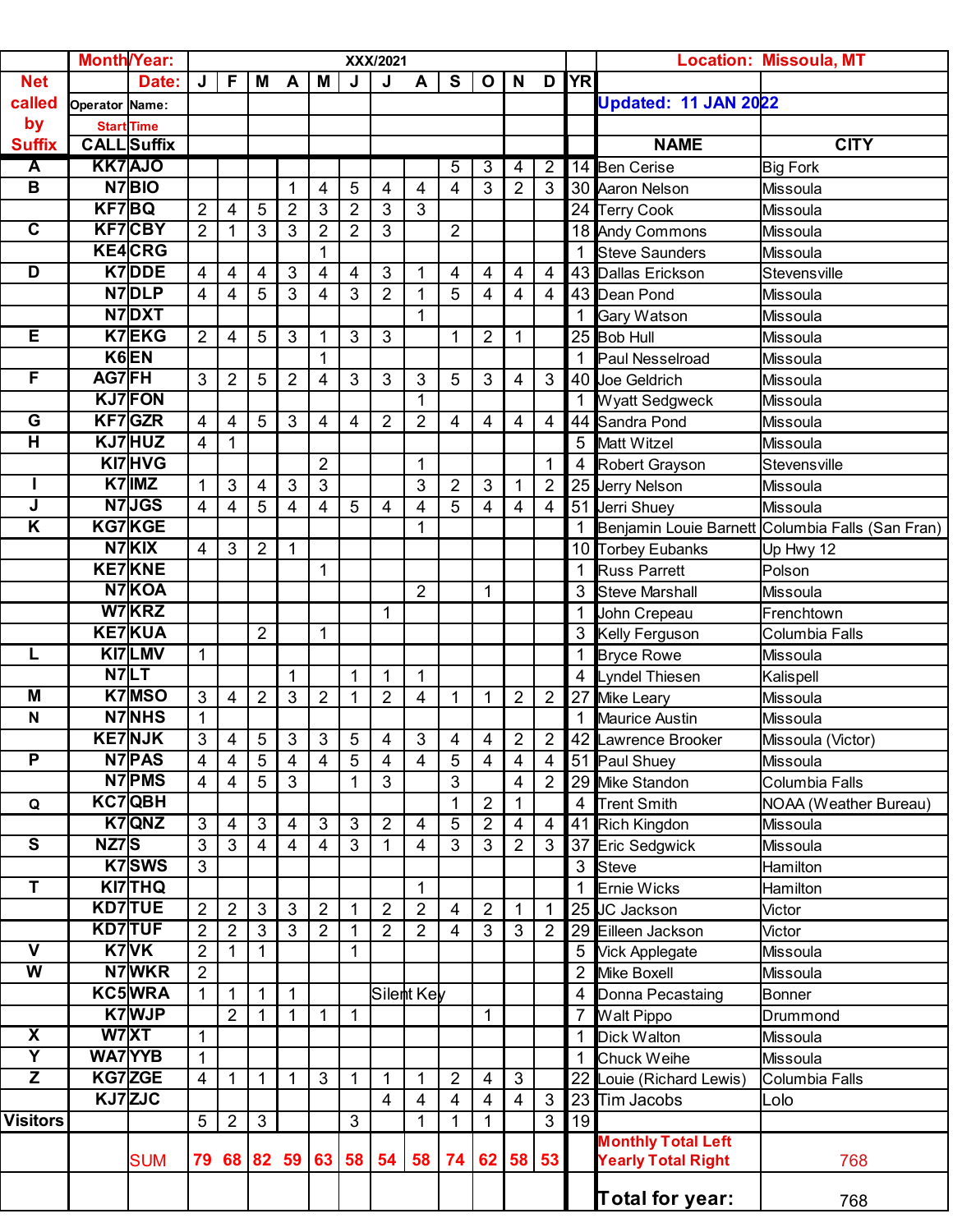#### **Testing Results For January 2022**

Tom McCall passed his Technician exam. His new call-sign is KK7CZB. Congratulations Tom.

#### **HARC Minutes for meeting. 10th 2022**

Mike K7MSO , called the meeting to order at 7 pm, roll was taken as follows;

Mike K7MSO, Paul N7PAS, Jerri N7JGS, Eric NZ7S, Aaron N7BIO, David K7MTD, Gary KG7WYQ, Tom KOSN, Dick W7XT, Jackie KC7RBC, Tom K7QA, Joe AG7FH

Minutes from last meeting (Nov.) were approved.

Election was held.

The election results came in as follows; Paul N7PAS president, Eric N275 vice president, Dick W7XT treasurer, Joe AG7FH secretary, Dave K7MTD , Tom KOSN and Gary KG7WYQ as committee men.

Dick W7XT, Treasurer report was given. it was approved to pay Paul N7PAS, \$203.08 for the projector he purchased for the club. Then Dick made a motion regarding 2022 dues to be reduced from \$35.00 to \$25.00 for the year. New members joining the club after the 1st of the year dues will be prorated 1/12 the base rate per month through the end of the year. For an example, if joining the club Sept. 1st, you would pay 4/12th or (1/3'd) of the \$25.00 or \$8.33. Paul N7PAS 2nd the motion, motion passed.

Repeater committee, Eric NZ7S, made a motion to upgrade the 147.04 repeater for \$3,500.00. After much discussion , Paul N7PAS made a motion, Dick W7XT 2nd , to table the motion until Feb. meeting to get more information on the matter. This is a very large purchase, all members are urged to be at the Feb. meeting to be involved in the discussion on the purchase of this repeater.

Aaron N7BIO, will give a demonstration on the DMR system, at Feb. meeting.

VHF Net Control for February

 2nd Mike K7MSO 9th Aaron N7BIO 16th Eric NZ7S 23rd Paul N7PAS

Next meeting Feb.  $14<sup>th</sup>$ 

8:50 pm Paul N7PAS, moved to close the meeting, Tom KOSN 2nd. Joe AG7FH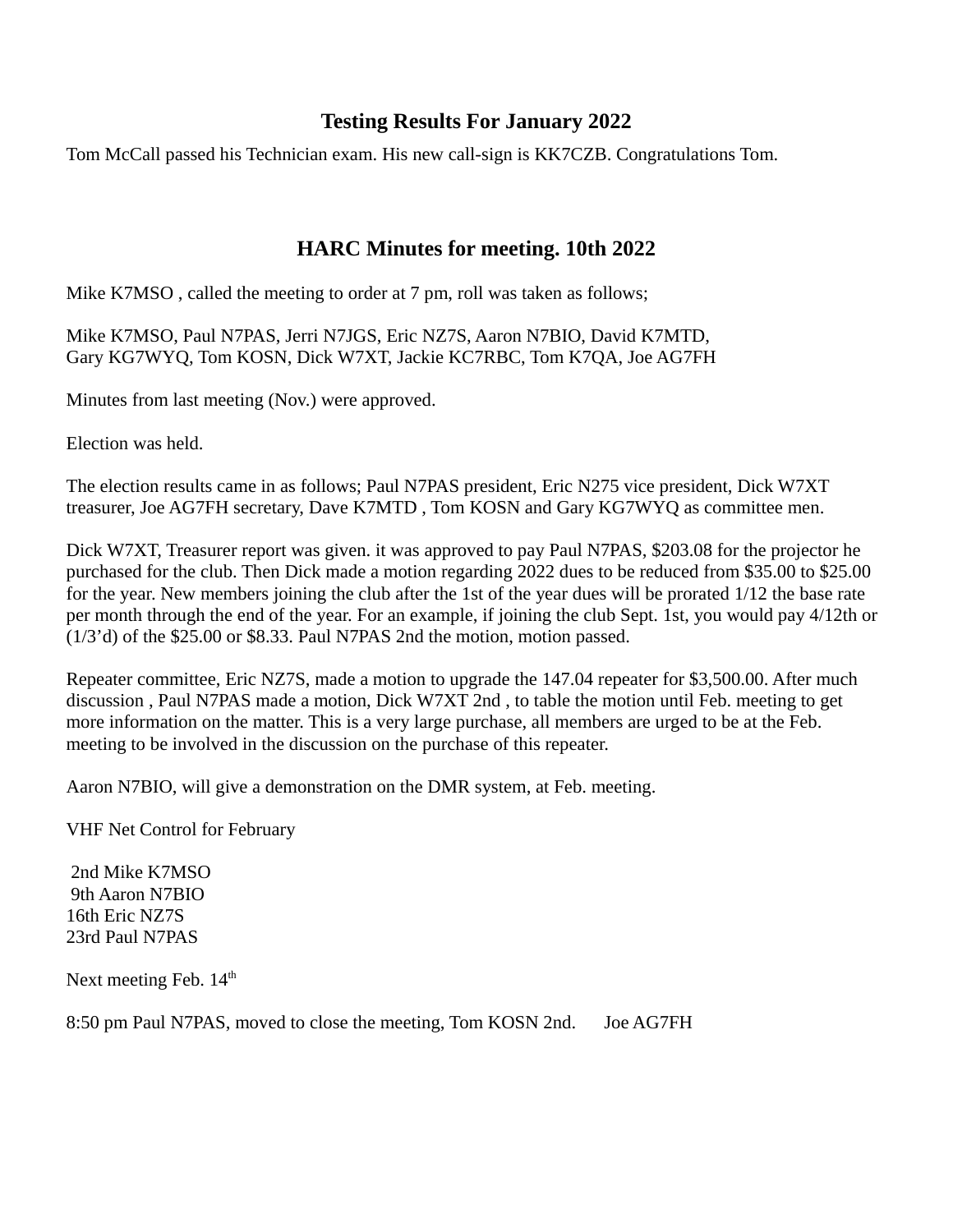## **HELLGATE AMATEUR RADIO CLUB**

**AGENDA** – 14 Feb 2022 meeting

| Make sure you sign the attendance sheet<br>Introductions.                    |                 |                                                                                          |       |  |
|------------------------------------------------------------------------------|-----------------|------------------------------------------------------------------------------------------|-------|--|
| $1^{St}$<br>Approval of last meeting minutes:                                | 2 <sub>nd</sub> | <b>Discussion</b>                                                                        | P/F/T |  |
| $1^{\text{St}}$<br>Approval of Treasurer's report:                           | 2 <sub>nd</sub> | <b>Discussion</b>                                                                        | P/F/T |  |
| Advisory Committee Report: Continued information on Digital Repeater         |                 |                                                                                          |       |  |
| Events for 2022:<br>14 Feb – Meeting<br>14 Mar – Meeting<br>11 Apr – Meeting |                 | 23 Apr – Grizzly Triathlon<br>6 May $-$ Fox Hunt $-$ 1 st<br>6 May $-$ Fox Hunt $-$ 1 st |       |  |

#### **HARC Discussion List**

- 1. Free 1 year club membership for new Technician licensees with NO voting privileges. 1 Yr from time they get Callsign, then pay discounted by month for remainder of  $2<sup>nd</sup>$  year. Can participate in discussions etc. This will give them 1 yr in good standing, if attending meetings.
- 2. Have a different secondary net (Social/Wellness Check/Gab Session Net). An open informal net for how you doing? Do you need any assistance/help? Can you assist/help others? What did you do/build/accomplish that was helpful/funny/unusual/different, or made someone feel good.
- 3. Have the static out the last full week of each month with minutes of last meeting, new agenda, and new month calendar.

4. Internal club communications and how to improve or do better at it. (Ideas - ?)

#### **VHF Net NCS assignments:**

| Feb. 2 K7MSO  | Backup N7BIO | Mar. 2  | Backup        |
|---------------|--------------|---------|---------------|
| Feb. 9 N7BIO  | Backup NZ7S  | Mar. 9  | <b>Backup</b> |
| Feb. 16 NZ7S  | Backup N7PAS | Mar. 16 | <b>Backup</b> |
| Feb. 23 N7PAS | Backup       | Mar. 23 | <b>Backup</b> |
|               |              | Mar. 30 | <b>Backup</b> |

 $\overline{\phantom{a}}$  ,  $\overline{\phantom{a}}$  ,  $\overline{\phantom{a}}$  ,  $\overline{\phantom{a}}$  ,  $\overline{\phantom{a}}$  ,  $\overline{\phantom{a}}$  ,  $\overline{\phantom{a}}$  ,  $\overline{\phantom{a}}$  ,  $\overline{\phantom{a}}$  ,  $\overline{\phantom{a}}$  ,  $\overline{\phantom{a}}$  ,  $\overline{\phantom{a}}$  ,  $\overline{\phantom{a}}$  ,  $\overline{\phantom{a}}$  ,  $\overline{\phantom{a}}$  ,  $\overline{\phantom{a}}$ 

Program: Using Digital Operation. (N7BIO-Aaron)

Good and Welfare. 1.Membership Drive – Year Long

#### **\*\*\* Next Club meeting: March 14**.

 $\mathsf{Adj}$ ournment:  $1^\mathsf{St}$  and  $2^\mathsf{nd}$  and  $\mathsf{P}/\mathsf{F}/\mathsf{T}$